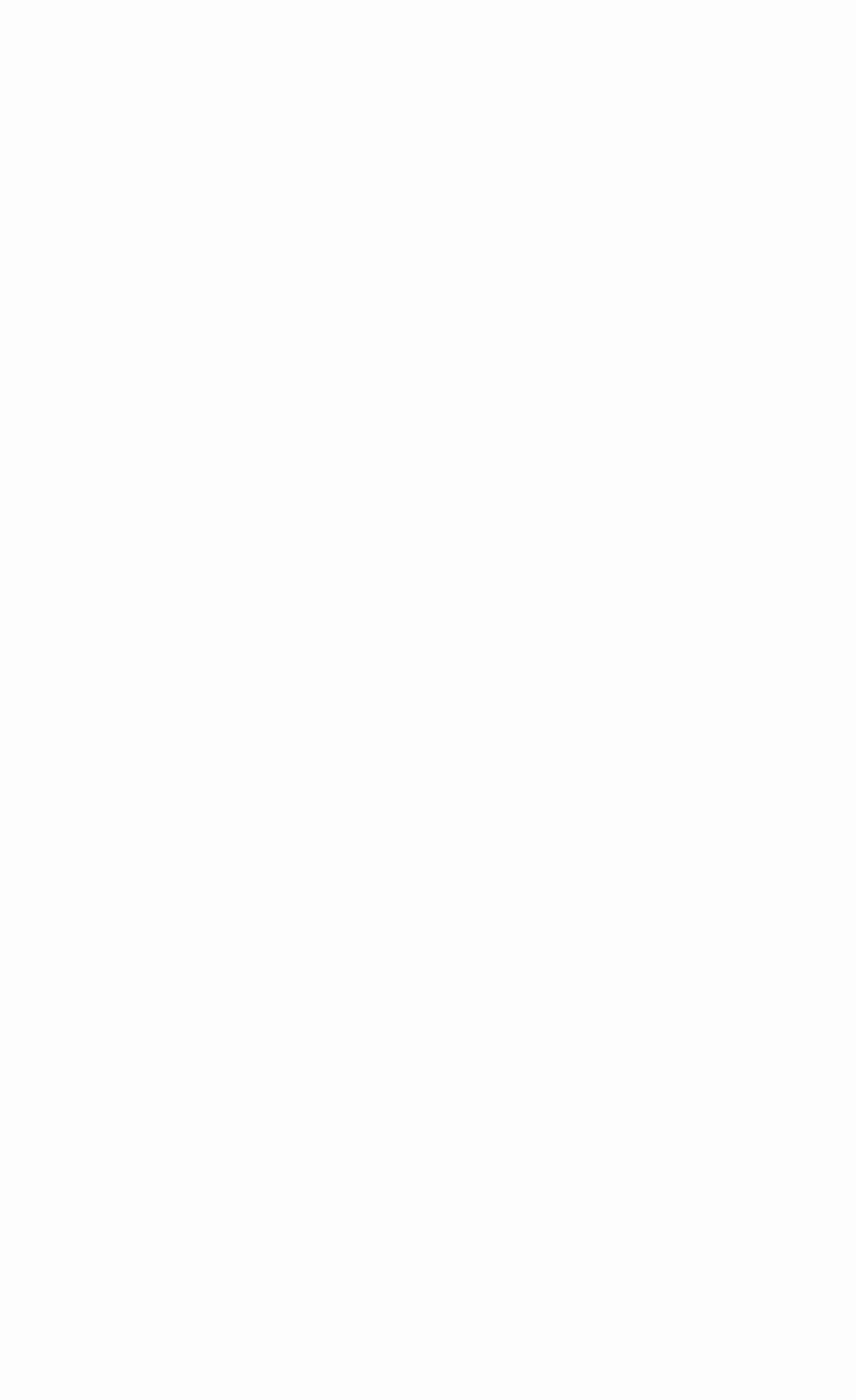3. Without any additional revenues from the Commissioner of Revenue, I do not see a way to fully fund the School request at this time. If additional revenues are provided we could revisit this request.

 $\Box$ 

- 4. We will be receiving final budgets from the Compensation Board on May 1, 2002 and will let you know if any further cuts will be necessary. Equipment, travel to conferences, and office expenses have received cut from the budgets.
- 5. There is a correction needed on page 18 School Fund Facilities - Reduction \$9,200 instead of \$92,000.

Upon Motion of Mr. Clay, Seconded by Mr. Moody, Mr. Moody, Mr. Clay, Mr. Haraway, Mr. Bowman, Mr. Bracey voting "Aye",

BE IT RESOLVED by the Board of Supervisors of Dinwiddie County, Virginia that the following budget for FY 2002-2003 is adopted:

| <b>INCOME ESTIMATES</b>                                                                                                                                                                                                                                                                             | Fiscal Year July 1, 2002 - June 30, 2003 |                                                                                  |
|-----------------------------------------------------------------------------------------------------------------------------------------------------------------------------------------------------------------------------------------------------------------------------------------------------|------------------------------------------|----------------------------------------------------------------------------------|
| <b>GENERAL FUND:</b><br><b>Revenue from Local Sources:</b><br><b>General Property Taxes</b><br><b>Other Local Taxes</b><br>Permits, Privilege & Regulatory Licenses<br><b>Fines and Forfeitures</b><br>Revenue from Use of Money & Property<br><b>Charges for Services</b><br>Miscellaneous Revenue |                                          | \$12,830,676<br>2,770,000<br>214,800<br>190,000<br>414,000<br>438,986<br>583,500 |
| <b>TOTAL</b>                                                                                                                                                                                                                                                                                        |                                          | 17,441,962                                                                       |
| Revenue from the Commonwealth<br>Revenue from the Federal Government<br>Non-Revenue Receipts                                                                                                                                                                                                        |                                          | 6,981,531<br>-0-<br>$-0-$                                                        |
| <b>TOTAL GENERAL FUND</b>                                                                                                                                                                                                                                                                           |                                          | 24,423,493                                                                       |
| <b>LAW LIBRARY FUND</b>                                                                                                                                                                                                                                                                             |                                          | 6,500                                                                            |
| <b>SCHOOL TEXTBOOK FUND</b>                                                                                                                                                                                                                                                                         |                                          | 335,703                                                                          |
| <b>SCHOOL CAFETERIA FUND</b>                                                                                                                                                                                                                                                                        |                                          | 1,314,374                                                                        |
| <b>SCHOOL FUND:</b><br><b>Revenue from Local Sources</b><br>Revenue from the Commonwealth<br>Revenue from the Federal Government<br>Transfers from Other Funds                                                                                                                                      |                                          | 40,500<br>17,766,180<br>1,130,126<br>10,070,897                                  |
| <b>TOTAL SCHOOL FUND</b>                                                                                                                                                                                                                                                                            |                                          | 29,007,703                                                                       |
| <b>VA PUBLIC ASSISTANCE FUND</b><br>E911 FUND<br><b>SELF-INSURANCE FUND</b>                                                                                                                                                                                                                         |                                          | 2,570,187<br>291,000<br>$-0-$                                                    |
| <b>GENERAL CAPITAL PROJECTS FUND</b><br><b>OYCS FUND</b><br><b>CDBG/VJCCCA FUND</b>                                                                                                                                                                                                                 |                                          | 1,000,000<br>84,711<br>147,230                                                   |

BOOK 15 PAGE 271

APRIL 24, 2002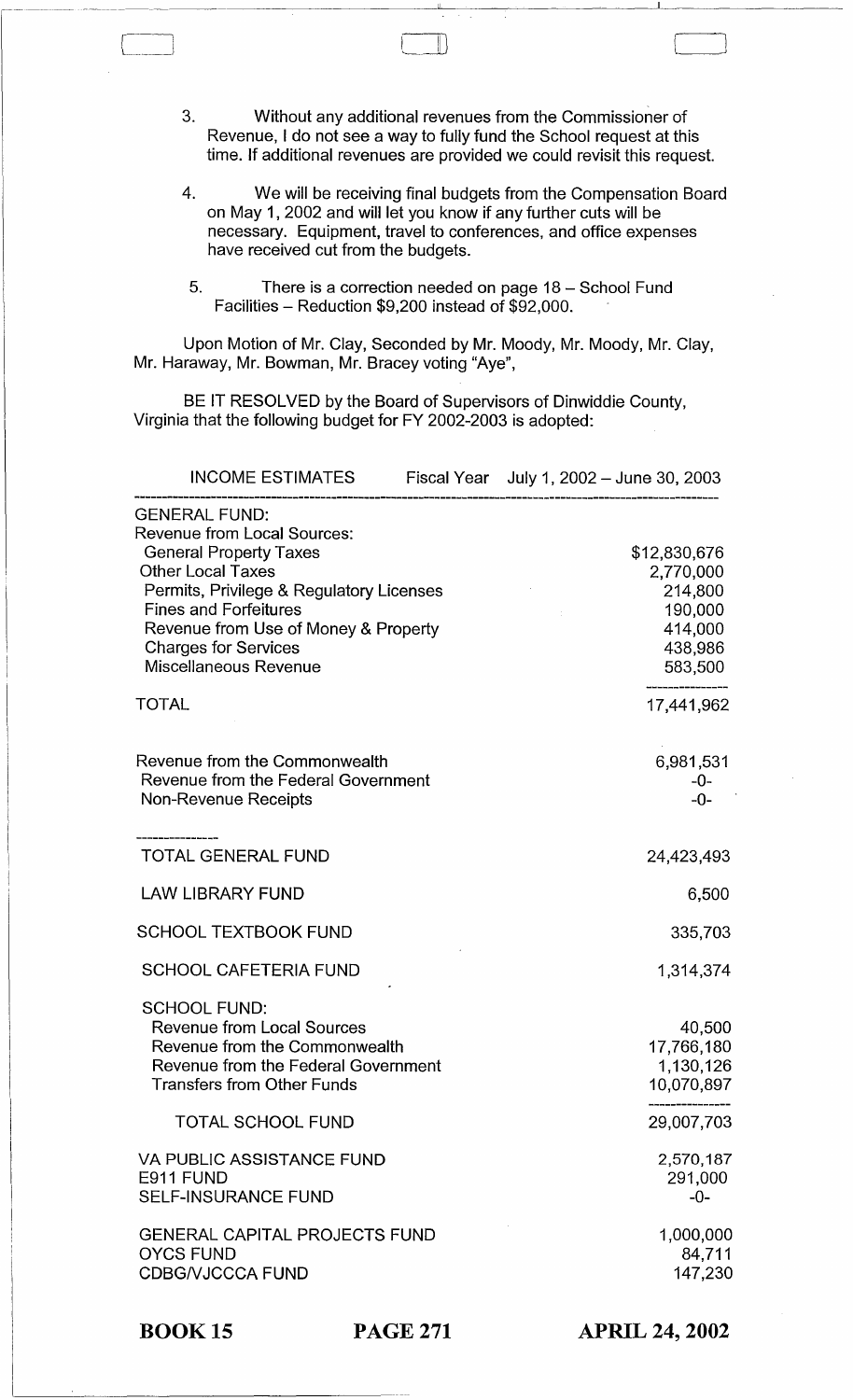| <b>FIRE PROGRAMS FUND</b>                                  | 43,000       |
|------------------------------------------------------------|--------------|
| <b>FORFEITED ASSET SHARING</b>                             | 6,000        |
| <b>MEALS TAX</b>                                           | 320,000      |
| <b>SCHOOL CAPITAL PROJECTS</b>                             | 100,000      |
| <b>CSA FUND</b>                                            | 785,812      |
| <b>JAIL COMMISSION FUND</b>                                | 8,000        |
| <b>COURTHOUSE MAINTENANCE FUND</b>                         | 22,000       |
| <b>COUNTY DEBT SERVICE</b>                                 | 2,019,601    |
| <b>SVRTC FUND</b>                                          | -0-          |
| <b>HEAD START FUND</b>                                     | 160,642      |
| <b>COUNTY CONSTRUCTION FUND</b>                            | $-0-$        |
| <b>SCHOOL CONSTRUCTION FUND</b>                            | $-0-$        |
| <b>SCHOOL DEBT SERVICE</b>                                 | 2,785,454    |
|                                                            |              |
| <b>GRAND TOTAL .-- ALL FUNDS</b>                           | \$65,431,410 |
| <b>LESS INTERFUND TRANSFERS</b>                            | 15,854,083   |
|                                                            |              |
| <b>TOTAL INCOME</b>                                        | \$49,577,327 |
| <b>FUND BALANCES, JULY 1</b>                               | 14,305,709   |
| <b>CASH RESOURCES</b>                                      | \$63,883,036 |
| 드랜드드드(블로드)를 드드는 블로드 프로그 프로그 프로그 프로그 프로그 등도 프로그 프로그 프로그 프로그 |              |

# CONTEMPLATED EXPENDITURES

| <b>GENERAL FUND:</b>                      |              |
|-------------------------------------------|--------------|
| <b>Board of Supervisors</b>               | \$<br>65,438 |
| <b>County Administrator</b>               | 353,479      |
| <b>County Attorney</b>                    | 7,700        |
| <b>Independent Auditor</b>                | 32,000       |
| <b>Commissioner of the Revenue</b>        | 260,659      |
| <b>Business License</b>                   | 20,141       |
| <b>General Reassessment</b>               | -0-          |
| <b>Land Use</b>                           | 19,841       |
| Treasurer                                 | 266,606      |
| Data Processing                           | 99,523       |
| <b>Electoral Board and Officials</b>      | 92,057       |
| <b>Circuit Court</b>                      | 21,300       |
| <b>County Court</b>                       | 11,630       |
| <b>Special Magistrates</b>                | 600          |
| <b>Clerk of the Circuit Court</b>         | 73,750       |
| <b>Commonwealth's Attorney</b>            | 133,922      |
| <b>Sheriff-Law Enforcement</b>            | 2,492,507    |
| <b>Victim Witness</b>                     | 48,658       |
| <b>Volunteer Fire Departments</b>         | 294,600      |
| <b>Ambulance &amp; Rescue Service</b>     | 53,200       |
| <b>Forestry Service</b>                   | 11,718       |
| Dinwiddie EMS                             | 462,016      |
| <b>Sheriff-Correction &amp; Detention</b> | 609,180      |
| <b>Probation Office</b>                   | 4,800        |
| <b>Other Correction &amp; Detention</b>   | 258,484      |
| <b>Building Inspection</b>                | 204,029      |
| <b>Animal Control</b>                     | 138,806      |
| <b>Medical Examiner</b>                   | 500          |
| <b>Public Safety/Civil Defense</b>        | 163,158      |
| <b>Road Administration</b>                | -0-          |
| <b>Street Lights</b>                      | 35,000       |
| Refuse Disposal                           | 1,154,669    |
| <b>Public Nuisance</b>                    | 5,000        |
| <b>Public Utilities</b>                   | 109,980      |
|                                           |              |

BOOK 15 **PAGE 272** 

**APRIL 24, 2002**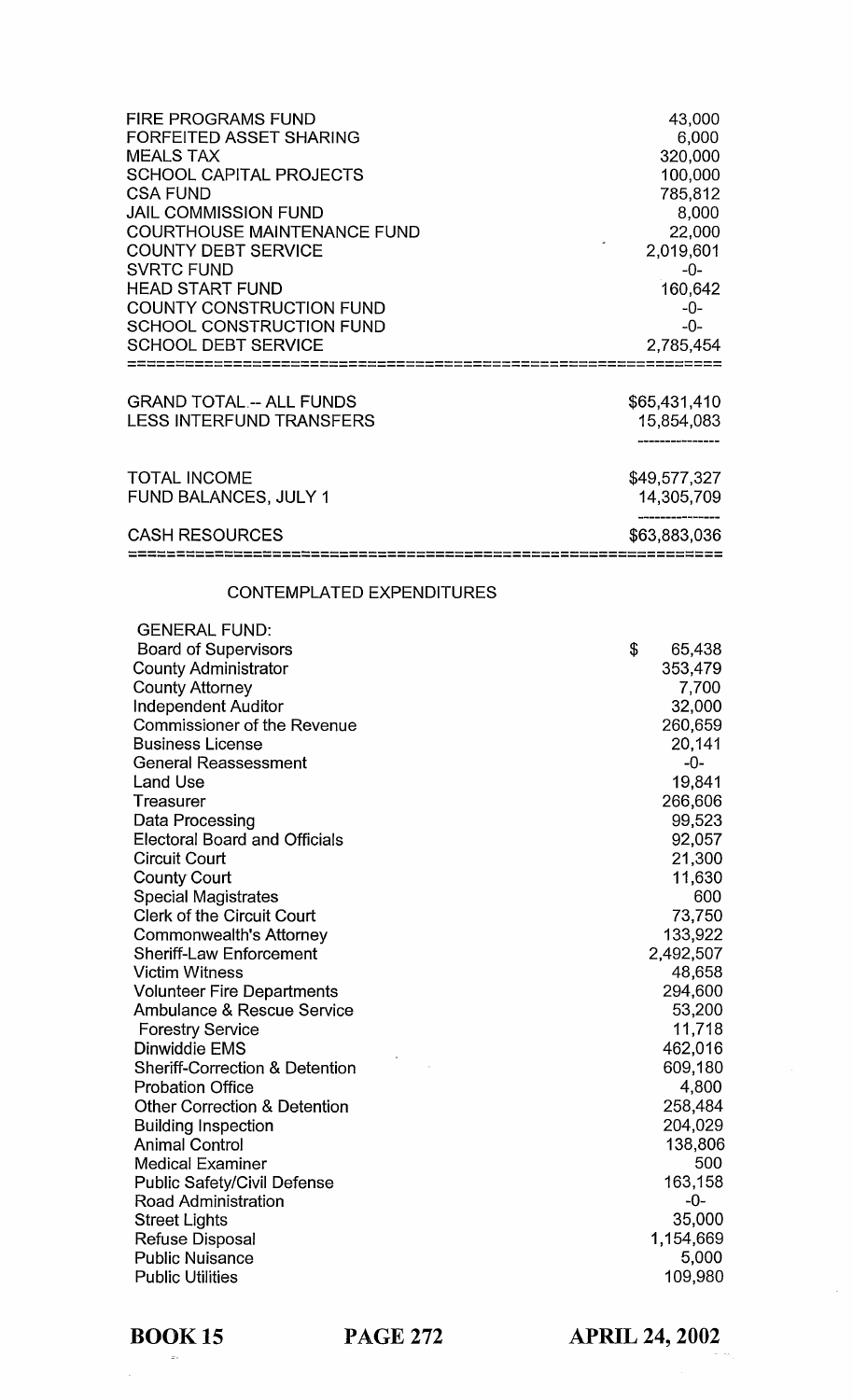| Maintenance of Buildings Grounds                                                                                                                                                                                                                                                                                                                                                                                                                                                                                                                                                                                                                               | 508,372                                                                                                                                                                                                                                          |
|----------------------------------------------------------------------------------------------------------------------------------------------------------------------------------------------------------------------------------------------------------------------------------------------------------------------------------------------------------------------------------------------------------------------------------------------------------------------------------------------------------------------------------------------------------------------------------------------------------------------------------------------------------------|--------------------------------------------------------------------------------------------------------------------------------------------------------------------------------------------------------------------------------------------------|
| <b>Water Service</b>                                                                                                                                                                                                                                                                                                                                                                                                                                                                                                                                                                                                                                           | 556,000                                                                                                                                                                                                                                          |
| Health                                                                                                                                                                                                                                                                                                                                                                                                                                                                                                                                                                                                                                                         | 189,653                                                                                                                                                                                                                                          |
| <b>Mental Health</b>                                                                                                                                                                                                                                                                                                                                                                                                                                                                                                                                                                                                                                           | 53,942                                                                                                                                                                                                                                           |
| Area Agency on Aging                                                                                                                                                                                                                                                                                                                                                                                                                                                                                                                                                                                                                                           | 4,225                                                                                                                                                                                                                                            |
| <b>Other Social Service</b>                                                                                                                                                                                                                                                                                                                                                                                                                                                                                                                                                                                                                                    | 19,586                                                                                                                                                                                                                                           |
| <b>Community College</b>                                                                                                                                                                                                                                                                                                                                                                                                                                                                                                                                                                                                                                       | 5,006                                                                                                                                                                                                                                            |
| Recreation                                                                                                                                                                                                                                                                                                                                                                                                                                                                                                                                                                                                                                                     | 241,335                                                                                                                                                                                                                                          |
| Lake Chesdin                                                                                                                                                                                                                                                                                                                                                                                                                                                                                                                                                                                                                                                   | 1,500                                                                                                                                                                                                                                            |
| <b>Regional Library</b>                                                                                                                                                                                                                                                                                                                                                                                                                                                                                                                                                                                                                                        | 205,183                                                                                                                                                                                                                                          |
| <b>Zoning Board</b>                                                                                                                                                                                                                                                                                                                                                                                                                                                                                                                                                                                                                                            | 4,425                                                                                                                                                                                                                                            |
| Planning                                                                                                                                                                                                                                                                                                                                                                                                                                                                                                                                                                                                                                                       | 768,417                                                                                                                                                                                                                                          |
| <b>Economic Development</b>                                                                                                                                                                                                                                                                                                                                                                                                                                                                                                                                                                                                                                    | 11,000                                                                                                                                                                                                                                           |
| <b>Other Planning &amp; Community Development</b>                                                                                                                                                                                                                                                                                                                                                                                                                                                                                                                                                                                                              | 72,964                                                                                                                                                                                                                                           |
| <b>Regional Planning Commission</b>                                                                                                                                                                                                                                                                                                                                                                                                                                                                                                                                                                                                                            | 15,946                                                                                                                                                                                                                                           |
| Soil and Water Conservation                                                                                                                                                                                                                                                                                                                                                                                                                                                                                                                                                                                                                                    | 15,500                                                                                                                                                                                                                                           |
| Advancement of Agric & Home Economics                                                                                                                                                                                                                                                                                                                                                                                                                                                                                                                                                                                                                          | 69,664                                                                                                                                                                                                                                           |
| <b>Internal Services</b>                                                                                                                                                                                                                                                                                                                                                                                                                                                                                                                                                                                                                                       | 302,894                                                                                                                                                                                                                                          |
| Insurance                                                                                                                                                                                                                                                                                                                                                                                                                                                                                                                                                                                                                                                      | 125,000                                                                                                                                                                                                                                          |
| <b>Crime Solvers</b>                                                                                                                                                                                                                                                                                                                                                                                                                                                                                                                                                                                                                                           | 250                                                                                                                                                                                                                                              |
| Subtotal                                                                                                                                                                                                                                                                                                                                                                                                                                                                                                                                                                                                                                                       | 10,255,813                                                                                                                                                                                                                                       |
| <b>Transfers to Other Funds</b>                                                                                                                                                                                                                                                                                                                                                                                                                                                                                                                                                                                                                                | 15,167,196                                                                                                                                                                                                                                       |
| <b>TOTAL GENERAL FUND</b>                                                                                                                                                                                                                                                                                                                                                                                                                                                                                                                                                                                                                                      | 25,423,009                                                                                                                                                                                                                                       |
| <b>HEAD START</b><br><b>SVRTC FUND</b><br><b>LAW LIBRARY FUND</b><br><b>SCHOOL TEXTBOOK FUND</b><br><b>SCHOOL FUND</b><br><b>SCHOOL CAFETERIA FUND</b><br><b>VA PUBLIC ASSISTANCE FUND</b><br>E911 FUND<br><b>SELF INSURANCE FUND</b><br><b>OYCS FUND</b><br><b>GENERAL CAPITAL PROJECTS</b><br><b>SCHOOL CAPITAL PROJECTS</b><br><b>CDBG FUND/VJCCCA</b><br><b>FIRE PROGRAMS FUND</b><br><b>FORFEITED ASSET SHARING</b><br><b>MEALS TAX FUND</b><br><b>CSA FUND</b><br>JAIL PHONE COMMISSION FUND<br><b>COURTHOUSE MAINTENANCE</b><br><b>DEBT SERVICE</b><br><b>COUNTY CONSTRUCTION FUND</b><br><b>SCHOOL DEBT SERVICE</b><br><b>SCHOOL CONSTRUCTION FUND</b> | 160,642<br>-0-<br>6,500<br>335,703<br>29,007,703<br>1,314,374<br>2,570,187<br>440,919<br>$-0-$<br>85,711<br>1,000,000<br>100,000<br>147,230<br>43,000<br>6,000<br>400,000<br>785,812<br>3,864<br>$-0-$<br>2,019,601<br>$-0-$<br>2,785,454<br>-∩- |
| <b>GRAND TOTALS - ALL FUNDS</b>                                                                                                                                                                                                                                                                                                                                                                                                                                                                                                                                                                                                                                | \$66,653,709                                                                                                                                                                                                                                     |
| <b>LESS INTERFUND TRANSFERS</b>                                                                                                                                                                                                                                                                                                                                                                                                                                                                                                                                                                                                                                | 15,854,083                                                                                                                                                                                                                                       |
| <b>TOTAL EXPENDITURES</b>                                                                                                                                                                                                                                                                                                                                                                                                                                                                                                                                                                                                                                      | \$50,781,626                                                                                                                                                                                                                                     |
| <b>FUND BALANCES - JUNE 30</b>                                                                                                                                                                                                                                                                                                                                                                                                                                                                                                                                                                                                                                 | 13,101,410                                                                                                                                                                                                                                       |
| <b>TOTAL REQUIREMENTS</b>                                                                                                                                                                                                                                                                                                                                                                                                                                                                                                                                                                                                                                      | ----------<br>\$63,883,036                                                                                                                                                                                                                       |

 $\Box$ 

BOOK 15 PAGE 272

**APRIL 24, 2002**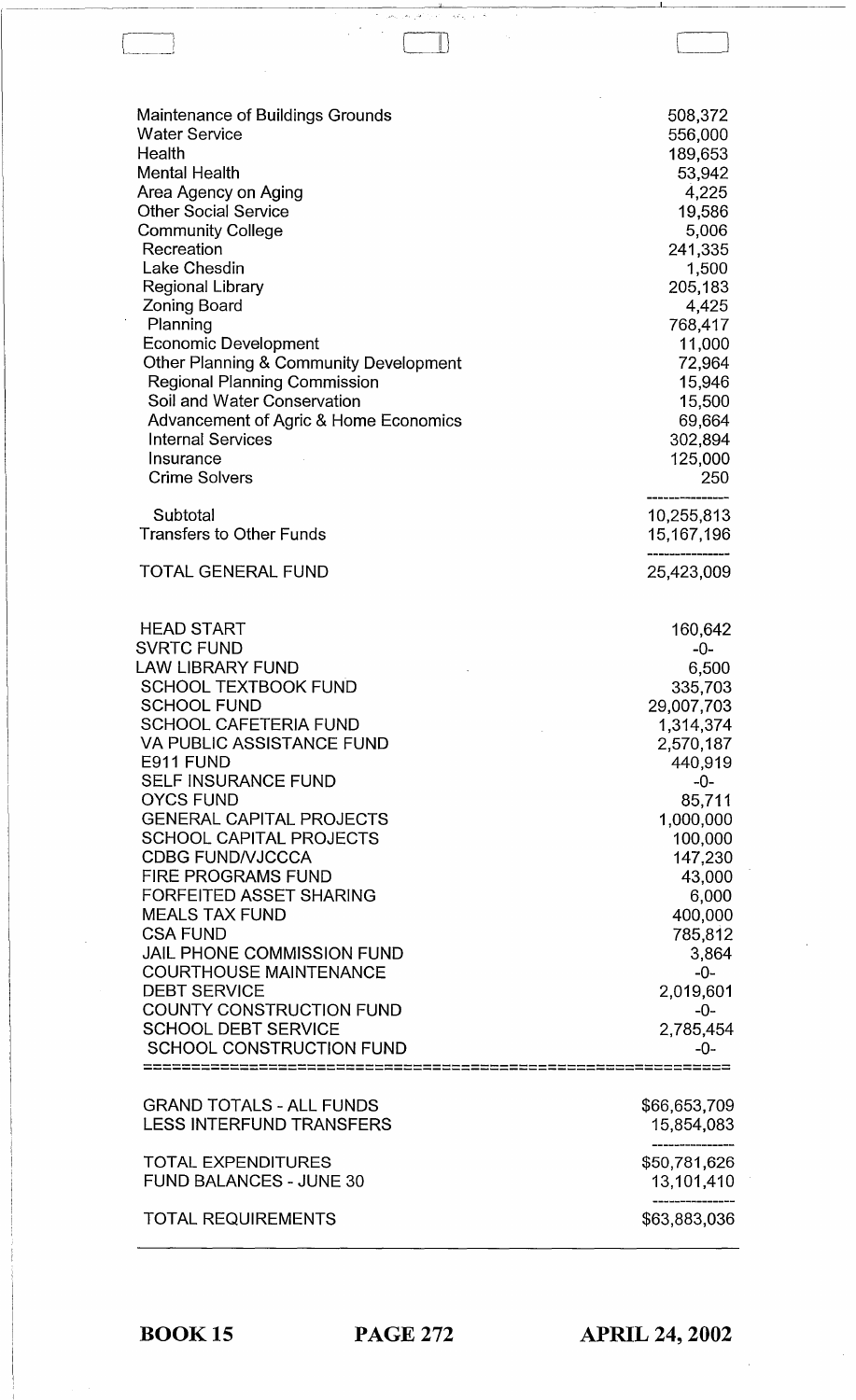## **INRE: ADOPTION - 2002 TAX RATES**

Mrs. Ralph reviewed the proposed tax rates for those citizens in attendance as follows:

### Unit Levy - All Districts - - \$100 Assessed Valuations

| <b>Real Estate</b>                     | .77  |
|----------------------------------------|------|
| <b>Mobile Homes</b>                    | .77  |
| <b>Mineral Lands</b>                   | .77  |
| <b>Public Services</b>                 | .77  |
| Personal Property                      | 4.90 |
| Personal Property - Volunteer Vehicles | .25  |
| <b>Machinery Tools</b>                 | 3.30 |
| <b>Certified Pollution Control</b>     | 3.30 |
| <b>Heavy Construction Machinery</b>    | 3.30 |
| Airplanes                              | .50  |

Upon Motion of Mr. Haraway, Seconded by Mr. Bowman, Mr. Moody, Mr. Clay, Mr. Haraway, Mr. Bowman, Mr. Bracey voting "Aye",

BE IT RESOLVED by the Board of Supervisors of Dinwiddie County, Virginia that the above tax rates are hereby adopted for the year 2002.

#### **INRE: COMPREHENSIVE LAND USE PLAN - WORKSHOP FOR BOARD - LANDMARK DESIGN GROUP**

Mr. Bill Turner of Landmark Design Group came before the Board and explained that a Comprehensive Plan is a document and process that examines current conditions and projected further needs and conditions which serve as a guide to decisions about the physical development of the County. A Comprehensive plan is mandated by the State every five years and is spearheaded by the Planning Commission. He commended the Board on their selection of the Advisory Committee members. Mr. Turner stated a lot of work went into updating the plan. The document is general in nature and after it is adopted implementation will be by zoning, subdivision regulations, and the Capital Improvements Plan. The County may also develop such tools as an official map, mineral districts maps, and/or agricultural and forestland district maps.

Mr. Turner commented during the process, several elements presented themselves as warranting more in-depth consideration. These include: (1) Development of Corridor Management Plans for U.S. Route 1 and U.S. Route 460; (2) Study of drainage related issues and the development of a county-wide Stormwater Management Plan (and perhaps an ordinance) or specific area plans; (3) Development of Subdivision Ordinance revisions; and (4) Zoning Ordinance revisions including the study of the practicality of cash proffers.

Mr. William C. Scheid, Director of Planning, stated he was very satisfied with the new Comprehensive Plan document. It is color-coded, user-friendly, and contains 12 chapters, 20 maps, and 32 exhibits. The highlights include: reexamination of development concept and areas where growth is expected; reexamination of County issue areas and its goals and objectives; action oriented goals and implementation strategies; more use of maps/exhibits, especially for describing initiatives/programs focusing on County assets such as the airport, and the county's historical significance. The Planning Commission held its public hearing on January 9, 2002 and recommends the update to the Board for their adoption.